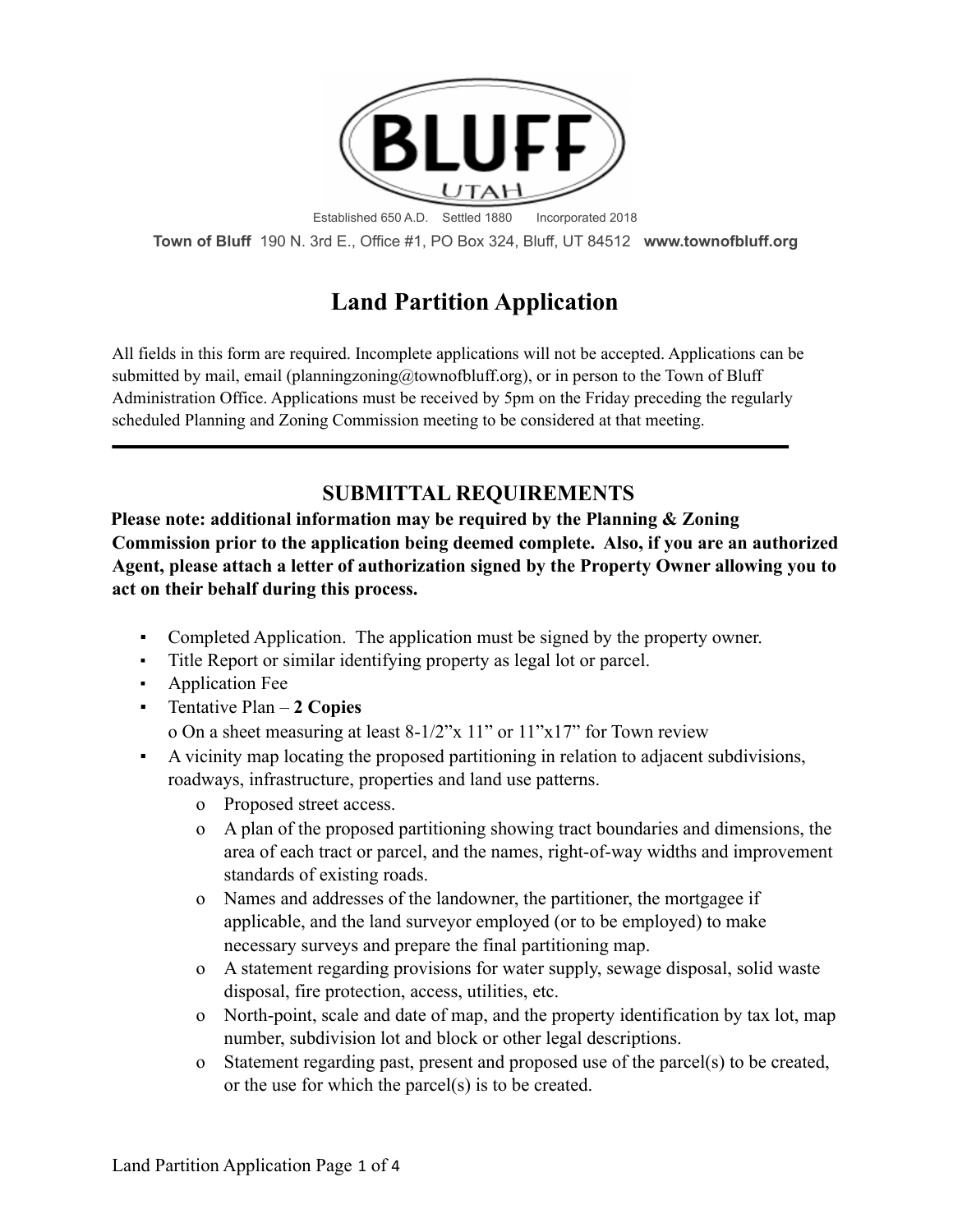## **PROPERTY OWNER AND APPLICANT INFORMATION**

|                                                                                  |                                                                                        | Address City City State Zip Code                                                                                                                                                                                              |  |  |  |  |
|----------------------------------------------------------------------------------|----------------------------------------------------------------------------------------|-------------------------------------------------------------------------------------------------------------------------------------------------------------------------------------------------------------------------------|--|--|--|--|
|                                                                                  |                                                                                        |                                                                                                                                                                                                                               |  |  |  |  |
|                                                                                  |                                                                                        |                                                                                                                                                                                                                               |  |  |  |  |
|                                                                                  |                                                                                        |                                                                                                                                                                                                                               |  |  |  |  |
|                                                                                  |                                                                                        |                                                                                                                                                                                                                               |  |  |  |  |
|                                                                                  |                                                                                        | <b>PROPERTY DESCRIPTION</b>                                                                                                                                                                                                   |  |  |  |  |
| Property location (address, intersection of cross street, general area):         |                                                                                        |                                                                                                                                                                                                                               |  |  |  |  |
| Map # Section ________ Township _________ Range ________ Tax Lot(s) ____________ |                                                                                        |                                                                                                                                                                                                                               |  |  |  |  |
|                                                                                  | Present Zoning _____________ Total Land Area ___________ (Square Ft.) ________ (acres) |                                                                                                                                                                                                                               |  |  |  |  |
| Present Land Use                                                                 |                                                                                        |                                                                                                                                                                                                                               |  |  |  |  |
|                                                                                  |                                                                                        | <b>PROJECT DESCRIPTION</b>                                                                                                                                                                                                    |  |  |  |  |
| Describe Project:                                                                |                                                                                        |                                                                                                                                                                                                                               |  |  |  |  |
|                                                                                  |                                                                                        |                                                                                                                                                                                                                               |  |  |  |  |
|                                                                                  |                                                                                        | <b>PROFESSIONAL SERVICES</b>                                                                                                                                                                                                  |  |  |  |  |
|                                                                                  |                                                                                        |                                                                                                                                                                                                                               |  |  |  |  |
|                                                                                  |                                                                                        |                                                                                                                                                                                                                               |  |  |  |  |
|                                                                                  |                                                                                        | Email Land and the same state of the same state of the same state of the same state of the same state of the same state of the same state of the same state of the same state of the same state of the same state of the same |  |  |  |  |
|                                                                                  |                                                                                        |                                                                                                                                                                                                                               |  |  |  |  |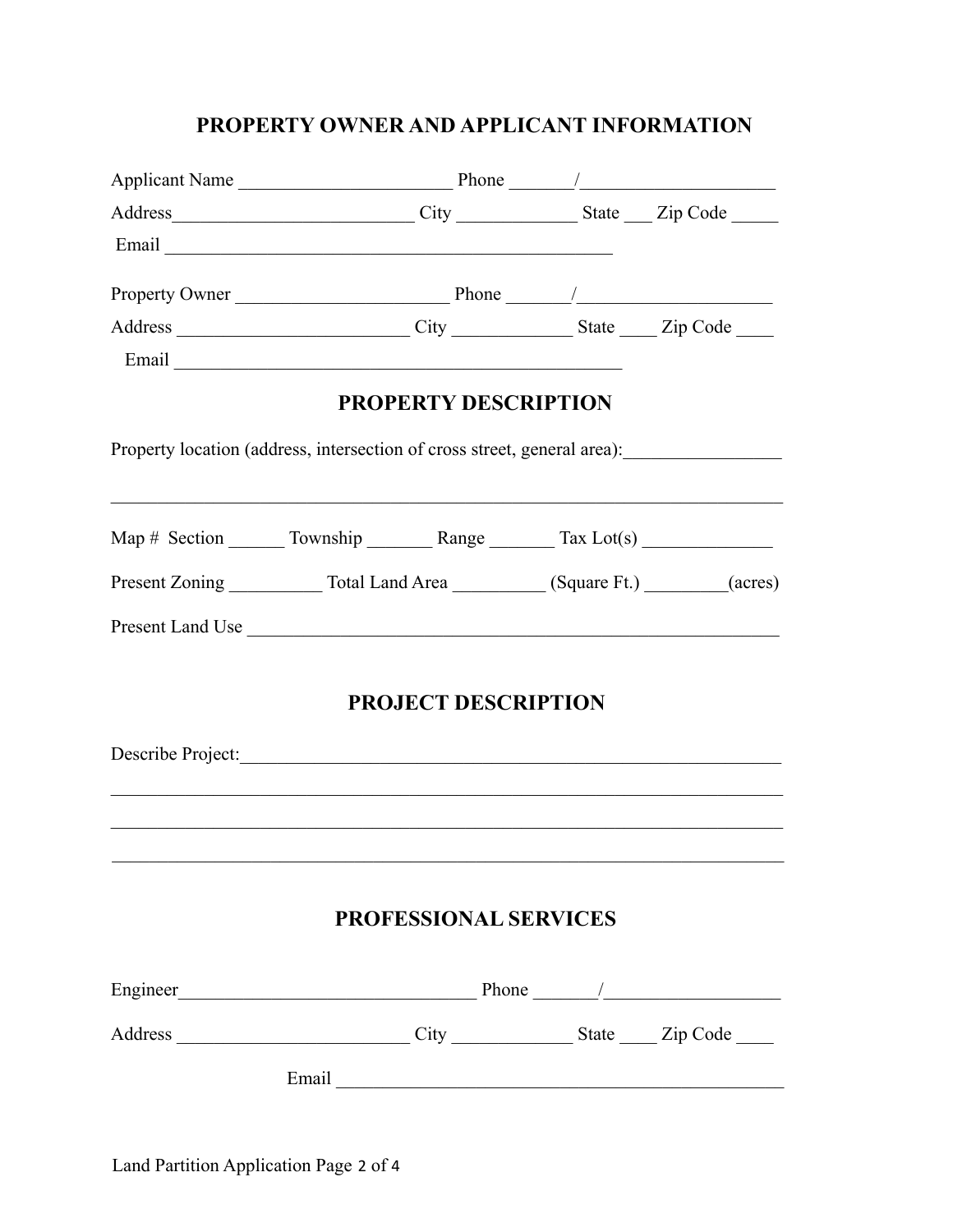| Builder Phone /                                                                                                                                                                    |           |  |                                                                                                                                                                                                                                                                                                                                     |
|------------------------------------------------------------------------------------------------------------------------------------------------------------------------------------|-----------|--|-------------------------------------------------------------------------------------------------------------------------------------------------------------------------------------------------------------------------------------------------------------------------------------------------------------------------------------|
| Address ______________________________City _______________State ______Zip Code _____                                                                                               |           |  |                                                                                                                                                                                                                                                                                                                                     |
|                                                                                                                                                                                    |           |  |                                                                                                                                                                                                                                                                                                                                     |
|                                                                                                                                                                                    |           |  |                                                                                                                                                                                                                                                                                                                                     |
| Address ________________________________City _________________State ______Zip Code _____                                                                                           |           |  |                                                                                                                                                                                                                                                                                                                                     |
|                                                                                                                                                                                    |           |  |                                                                                                                                                                                                                                                                                                                                     |
| Attorney Phone /                                                                                                                                                                   |           |  |                                                                                                                                                                                                                                                                                                                                     |
|                                                                                                                                                                                    |           |  |                                                                                                                                                                                                                                                                                                                                     |
|                                                                                                                                                                                    |           |  |                                                                                                                                                                                                                                                                                                                                     |
| By signing this application, the undersigned certifies that he/she/they have read and understand the<br>subject to an applicant's right to a hearing declare the application void. |           |  | submittal requirements of the City's land use code. Please note: If the applicant makes a misstatement of<br>fact on the application regarding ownership, authority to submit the application, acreage, or any other fact<br>material relied upon in making a decision the Planning Commission may upon notice to the applicant and |
| Applicant: Date: Date: Date:                                                                                                                                                       |           |  |                                                                                                                                                                                                                                                                                                                                     |
|                                                                                                                                                                                    | Signature |  |                                                                                                                                                                                                                                                                                                                                     |
|                                                                                                                                                                                    |           |  |                                                                                                                                                                                                                                                                                                                                     |
|                                                                                                                                                                                    | Signature |  |                                                                                                                                                                                                                                                                                                                                     |
| <b>OFFICE USE ONLY</b>                                                                                                                                                             |           |  |                                                                                                                                                                                                                                                                                                                                     |

| Planning & Zoning Signature: |                       |
|------------------------------|-----------------------|
| Date Received:               | <b>Date Approved:</b> |
| <b>Attachments:</b>          |                       |
| <b>Comments:</b>             |                       |

 $\mathbf{r}$